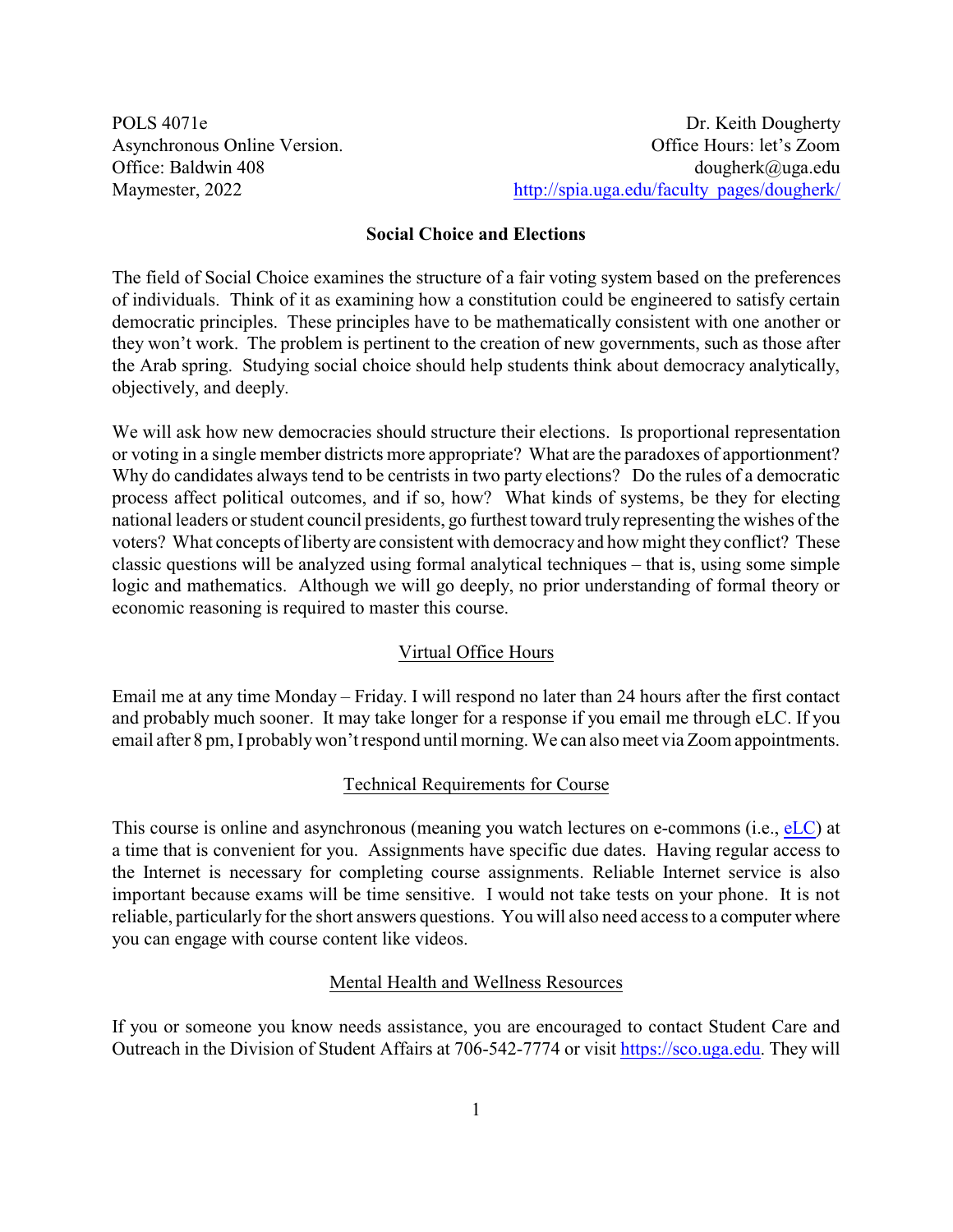help you navigate any difficult circumstances you may be facing by connecting you with the appropriate resources or services.

UGA has several resources for a student seeking [mental health services](https://www.uhs.uga.edu/bewelluga/bewelluga) or [crisis support](https://www.uhs.uga.edu/info/emergencies). If you need help managing stress anxiety, relationships, etc., please visit [BeWellUGA](https://www.uhs.uga.edu/bewelluga/bewelluga)for a list of FREE workshops, classes, mentoring, and health coaching led by licensed clinicians and health educators in the University Health Center. Additional resources can be accessed through the UGA App.

## Grading

Your grade consists of discussing readings in perusall, two homework assignments, a mid-term exam, and a final exam. You are more than welcome to watch a recording of a class at any time, but you should try to keep up with the daily schedule listed below because all assignments are due on a fixed day and time. Maymester comes extremely fast making it is easy to fall behind. I assume you are mature enough to understand the consequences if you do. All assignments are posted on eLC.

I generally think of 90-100 as an A, 80-90 as a B, etc., but since the university uses a plus minus system I use the following scale for overall grades:

|           |                |               | 92 or above |      | $A - 90-91.99$ |
|-----------|----------------|---------------|-------------|------|----------------|
| $B+$      | 88-89.99       | B.            | 82-87.99    | $R-$ | 80-81.99       |
| $C_{\pm}$ | 78-79 99       | $\mathcal{C}$ | 72-77.99    | $C-$ | 70-71.99       |
| $D+$      | 68-69.99       | $\mathbf{D}$  | 62-67.99    | $D-$ | 60-61.99       |
| F.        | 59.99 or below |               |             |      |                |

#### **Perusall and Readings**

All required reading assignments will be posted on [perusall](https://www.perusall.com/)  $-$  a social e-reader which you can use for free. Perusall records the time you devote to each reading and the quality of your comments and shared notes. Each reading is considered an assignment that you read, question, and comment on. 10% of your grade will be based on your contributions to Perusall. Pay attention to its nudges. They are designed to help you improve your grade for each assignment (a.k.a., for each reading) as well as your overall performance in the course. Note, each assignment (a.k.a., each reading) should be completed by the dates listed below, with a two-day grace period added to accommodate the difficulties of summer. See the course overview in eLC for details on how to sign up for Perusall.

#### **Home Work Assignments**

You will be assigned two homework assignments, each worth 15% of your grade. These assignment will help you practice the analytic skills taught in the course and help you prepare for the exams. Assignments will be posted on-line at least one week before they are due. Feel free to remind me if they don't get posted quickly enough.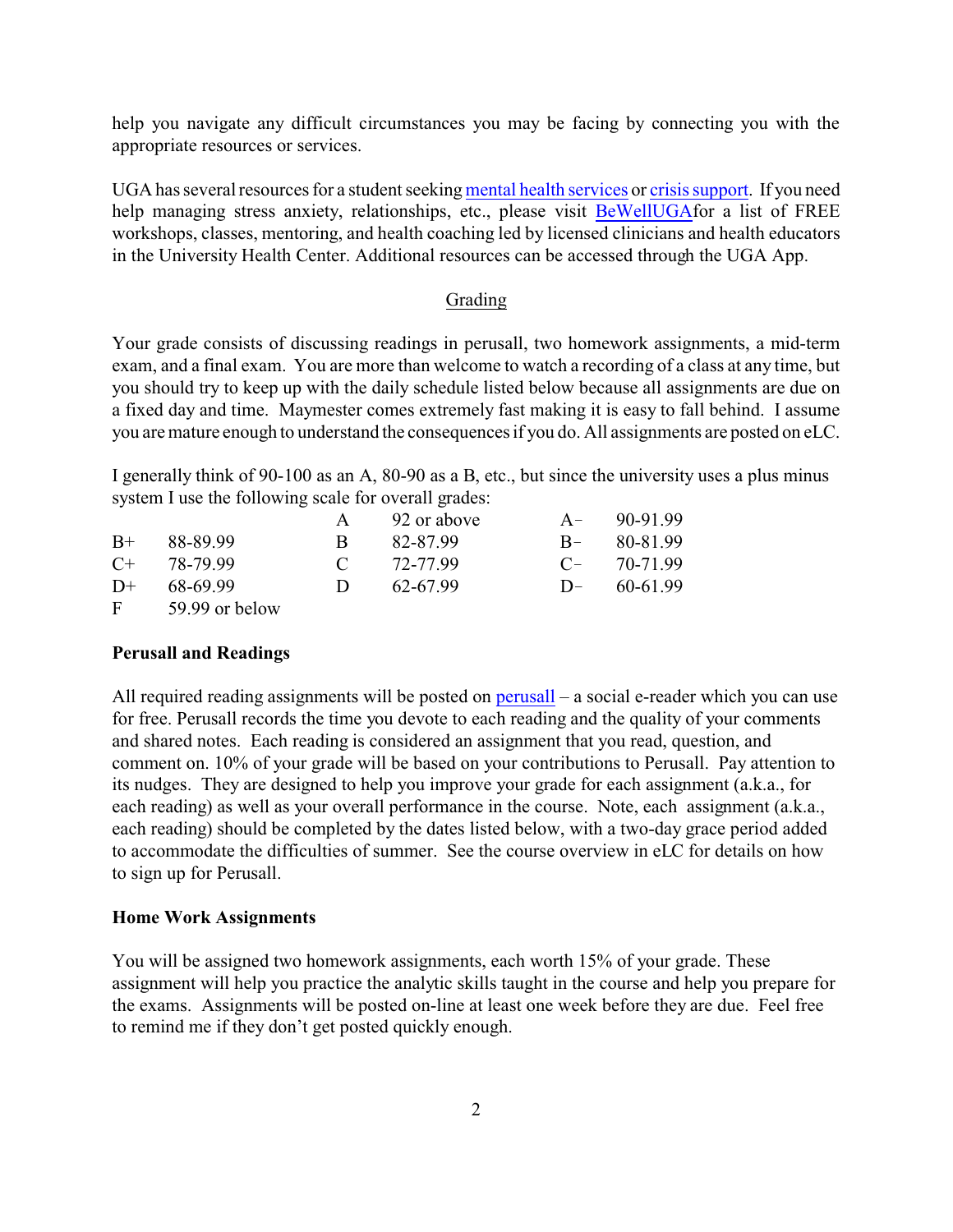#### **Exams**

The preponderance of your grade will come from a mid-term exam and a final exam. Both may contain multiple choice, fill in the blank, problem solving, and essay type questions worth 30% of your grade each. A review sheet for each will be posted on eLC. The final is *not* cumulative. It only covers the material from the first day after the midterm to the end. Note: some questions may come from the readings not covered in lecture, so please read assignments. You might also want to work on the starred problems in the Hodge and Kilma chapters – the most important questions are listed under practice problems on eLC.

### Make-ups

Homework assignments require a fair amount of analysis time. Please plan ahead to avoid turning them in late. **Late assignments will be lowered one letter grade for every** *working* **day they are late and will not be accepted later than two** *working* **days after the due date**, so folks can get their homeworks back in a timely fashion. If an assignment is late, it would be a good idea to e-mail it to me  $\langle \text{dougherk}(\omega)\rangle$  as soon as possible to avoid any unnecessary late penalties.

There are no makeup opportunities for the midterm or final. Since they can be taken over a window of time, they should accommodate almost any schedule.

|                                    | Date     | Percent of Grade |
|------------------------------------|----------|------------------|
| PERUSALL (reading and discussions) | daily    | $10\%$           |
| <b>HOMEWORK 1 (apportionment)</b>  | May 24   | 15%              |
| <b>MIDTERM EXAM</b>                | May $26$ | 30%              |
| HOMEWORK 2 (voting rules)          | June 6   | 15%              |
| <b>FINAL EXAM</b>                  | June 9   | 30%              |

#### Student Honesty

All academic work must meet the standards contained in "A Culture of Honesty." Students are responsible for informing themselves about these standards before performing academic work. The penalties for academic dishonesty are severe and ignorance is not an acceptable defense. Also note that the course syllabus is a general plan for the course and that deviations announced to the class by the instructor may be necessary.

#### Texts

All readings will be made available through Perusall. The best way to learn this type of material is to solve problems on your own. The Hodge and Kilma text is full of questions you can work through. Starred questions are answered at the end of each chapter. I recommend you work out each of these on your own. It will help. Shorter readings are usually analytical and may require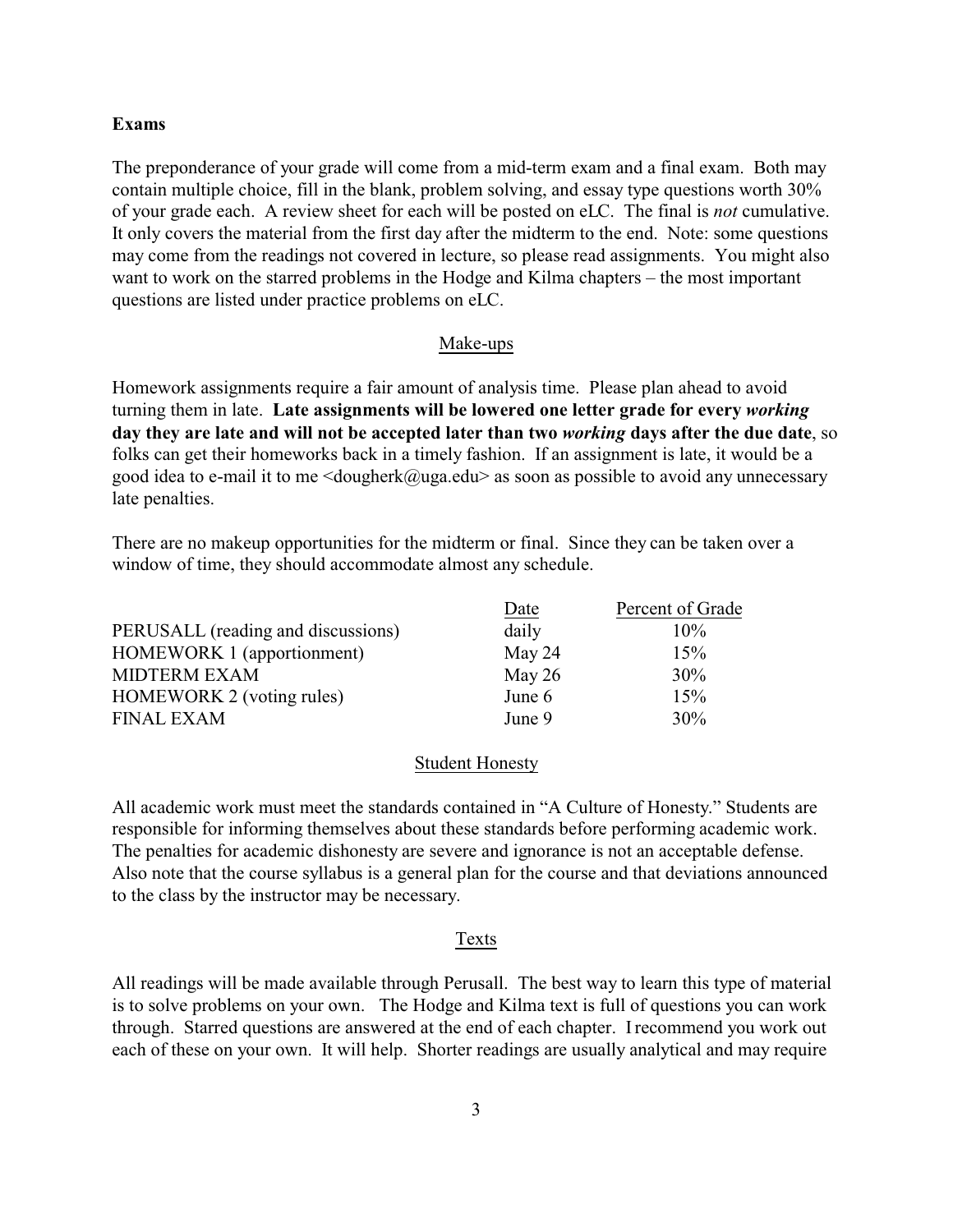more than one read to be fully comprehended. Remember, if you work hard and complete all the readings, this should be a very rewarding course. If you want a hard copy of the Hodge and Kilma book, it is available at the bookstore.

Hodge, Jonathan K. and Richard E. Klima. 2018. *The Mathematics of Voting and* Elections: a hands-on approach, 2<sup>nd</sup> edition. American Mathematical Society.

#### Schedule of Topics and Readings

#### **I. INTRODUCTION**

May 18 **Introduction: Electoral Systems Around the World** \*David Farrell, (2001) *Electoral Systems*, pp. 1-12.

## **II. PROPORTIONAL REPRESENTATION**

#### **Paradox of Apportionment**

May 19 - 20 \*Hodge and Kilma, Ch 11, "Proportional (Mis) representation."

*\*Recommended*: Balinski and Young, 2001, *Fair Representation.* Washington, D.C.: Brookings Institution Press – book on course reserve.

#### **III. PLURALITY RULE AND POPULAR ELECTIONS**

**The Median Voter Theorem**

May 23 \*Hinich and Munger, Ch 2, "The Spatial Model of Downs and Black," *Analytical Politics*. **May's Theorem**

> \*Hodge and Kilma, Ch 1, "What's So Good about Majority Rule?" \*Mueller, "May's theorem on Majority Rule," *Public Choice III*.

#### **The Downsian Voter**

- May 24 \*Downs, Anthony 1957. "An Economic Theory of Political Action in a Democracy," *Journal of Political Economy*, 65(2): 135-150.
	- \*Hinich and Munger, *Analytical Politics,* Ch 6, "Uncertainty and Policy Preference"

#### **Application: U.S. Presidential Elections**

\*2000 election [\(click here](http://en.wikipedia.org/wiki/United_States_presidential_election,_2000))

- \*2016 election [\(click here](https://ballotpedia.org/Presidential_election,_2016))
- \*2020 election [\(click here](https://ballotpedia.org/Presidential_election,_2020))
- May 25 Review Session, 6 pm 7 pm, eastern time.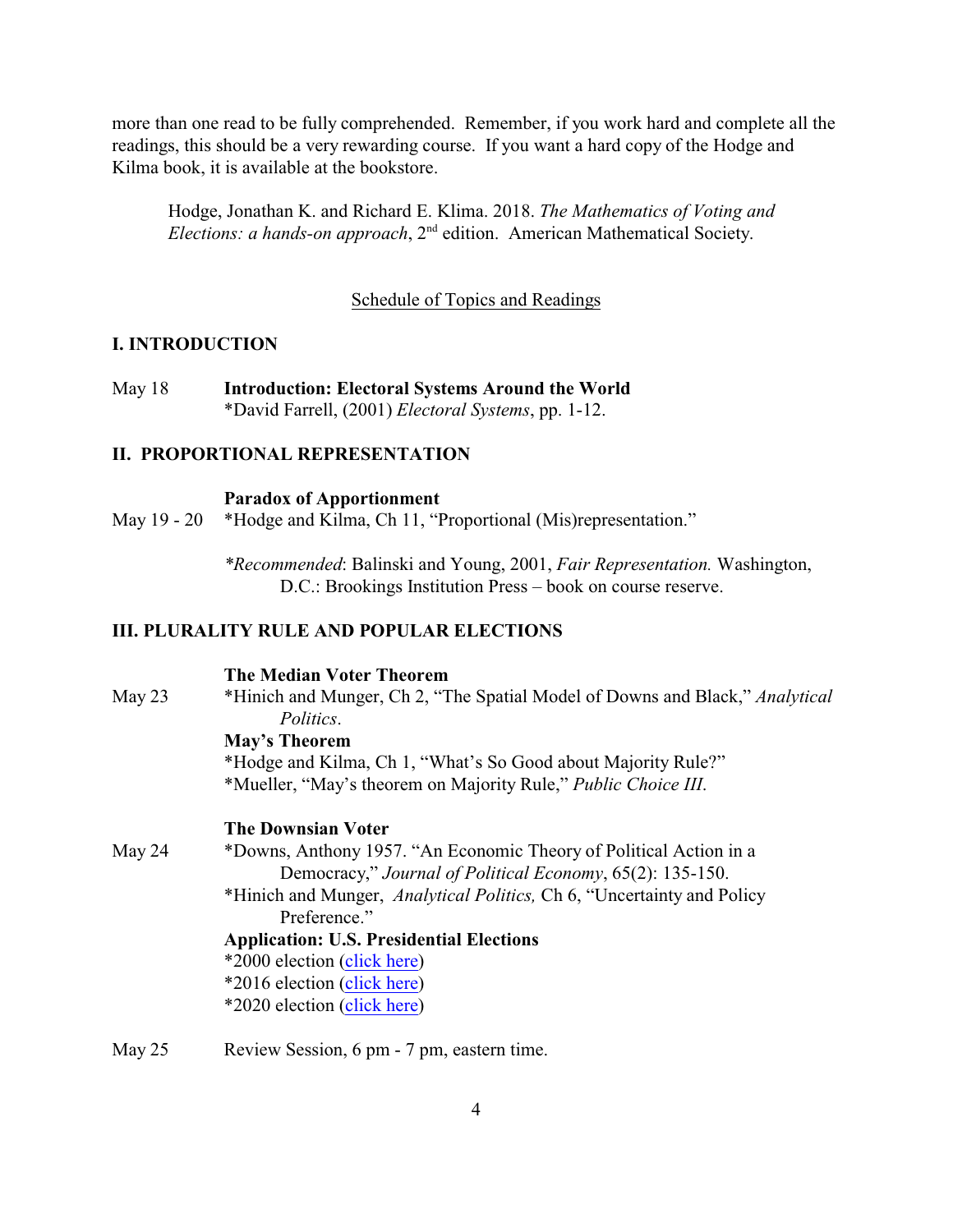# **May 26 MIDTERM EXAM** – online exam that you can start anytime 8 am - 8 pm.

# **IV. PROBLEMS WITH VOTING RULES**

|        | <b>Plurality Rule, Pairwise Majority Rule</b>                                                                                                                                                                                                                                                                                                                            |
|--------|--------------------------------------------------------------------------------------------------------------------------------------------------------------------------------------------------------------------------------------------------------------------------------------------------------------------------------------------------------------------------|
| May 27 | *Hodge and Kilma, Ch 2, "Le Pen, Nader, and Other Inconveniences"<br>*Hodge and Kilma, Ch 3, "Back into the Ring"                                                                                                                                                                                                                                                        |
| May 30 | Memorial Day: No Class!                                                                                                                                                                                                                                                                                                                                                  |
| May 31 | <b>Other Voting Rules</b><br>*Marron, Brian. 2004. "One Person, One Vote, Several Elections: Instant Runoff<br>Voting and the Constitution" Vermont Law Review, 28: 343-372.                                                                                                                                                                                             |
|        | Recommended: Donald Saari, Decisions and Elections, Ch 1 – on eLC.                                                                                                                                                                                                                                                                                                       |
| June 1 | <b>Arrow's Impossibility Theorem</b><br>*Hodge and Kilma, Ch 4, "Trouble in Democracy" - focus on the strong form.<br>*Hodge and Kilma, Ch 5, "Explaining the Impossible."<br>*Sen, Amartya "Collective Rationality," Collective Choice and Social Welfare,<br>Ch 3, pp. 33-40.                                                                                          |
| June 2 | <b>Ways out of Arrow's Theorem</b><br>*Vickrey, William, "Utility, Strategy, and Social Decision Rules," in Brian Barry<br>and Russell Hardin Eds. Rational Man and Irrational Society, pp. 343-<br>353.<br>*Recommended: Russell Hardin, "Public Choice Versus Democracy" in Copp,<br>Hampton, and Roemer eds., <i>The Idea of Democracy</i> , pp. 157-172 – on<br>eLC. |
| June 3 | The Probability of Violating Voting Criteria<br>*Dougherty and Heckelman, "The Probability of Violating Arrow's Conditions,"<br>European Journal of Political Economy.                                                                                                                                                                                                   |
| June 6 | *Dougherty and Edward, Ch 6, "Electoral Decision Making," The Calculus of<br>Consent and Constitutional Design.                                                                                                                                                                                                                                                          |
|        |                                                                                                                                                                                                                                                                                                                                                                          |